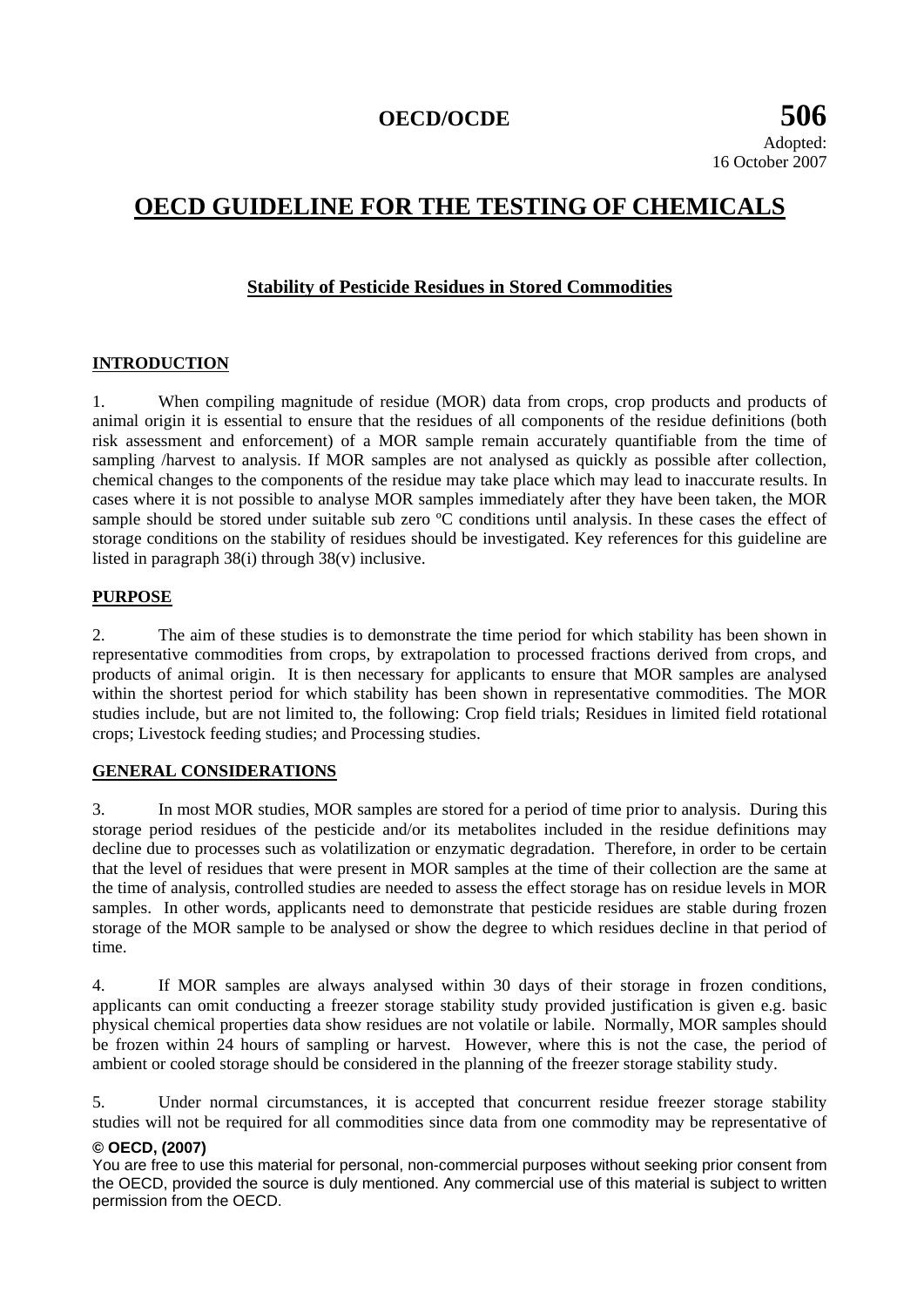other related commodities (see commodity categories in Annex 1). Provided that the pesticide residues are demonstrated to be stable in the commodities of interest, a freezer storage stability study run in a separate freezer commencing on a different date will be acceptable if the storage conditions (especially temperature and matrix form i.e. whole versus homogenized) are the same as those in the corresponding MOR study.

6. For pesticides whose residues are known or suspected to be unstable or volatile (including fumigants), consideration should be given to undertaking a freezer storage stability study with all individual components of the residue definitions in advance of the MOR studies to determine proper storage conditions and maximum storage times before treated MOR samples are placed into storage. Otherwise, concurrent studies may be required to ensure that the data on the components of the residue definitions from the MOR studies are acceptable.

### **TEST PROCEDURE**

### **Introduction**

7. Freezer storage stability studies should include sufficient starting material and should have a sufficiently high concentration of residue to allow for any observed decline during storage to be quantified. Samples could either be from crops (or animals) that have been treated with pesticides in the field i.e. incurred residues, or from the spiking of control (untreated) commodities with known amounts of each component of the residue definitions. Freshly spiked control samples of the stored commodities should be analysed at each of the time points when aged/stored commodities are removed from frozen storage for analysis, to permit differentiation of procedural losses from those due to storage conditions and duration. Whilst the control samples used for procedural recovery determinations will be the same commodity, they need not be the same batch of test material as was spiked and stored. In the case of incurred residues, samples must be analysed within as short a time period as possible after harvest, to quantify the time zero residue levels.

### **Test Substance**

8. Generally, it is anticipated that the formulation will not play a significant role in the stability of the residue components in the harvested crop under frozen storage conditions. However, in the unlikely event that this is not the case, the applicant should supply a rationale for the validity of the freezer storage stability results. If the freezer storage stability study uses incurred residues, then it should be established that all components of the residue definitions are present in the MOR samples and at sufficient levels to allow any decline to be observed.

9. If test substances are added to untreated commodities in the laboratory, it is usually the active substance and/or relevant identified metabolites that are added. Where the residue definitions contain more than one component studies need to be designed to demonstrate stability of each component. Consequently, the use of mixed spiking solutions is not recommended as it could mask potential transformations from one compound to another. Therefore, the freezer storage stability study should be conducted with separate samples of each commodity under investigation spiked with the individual components of the residue definitions.

### **Analytical Methods**

10. Freezer storage stability commodities should be analysed using the same validated analytical procedure that was employed in the corresponding MOR studies. However, if a different method of analysis is used, then it should be fully validated as for the analytical method used in the MOR studies.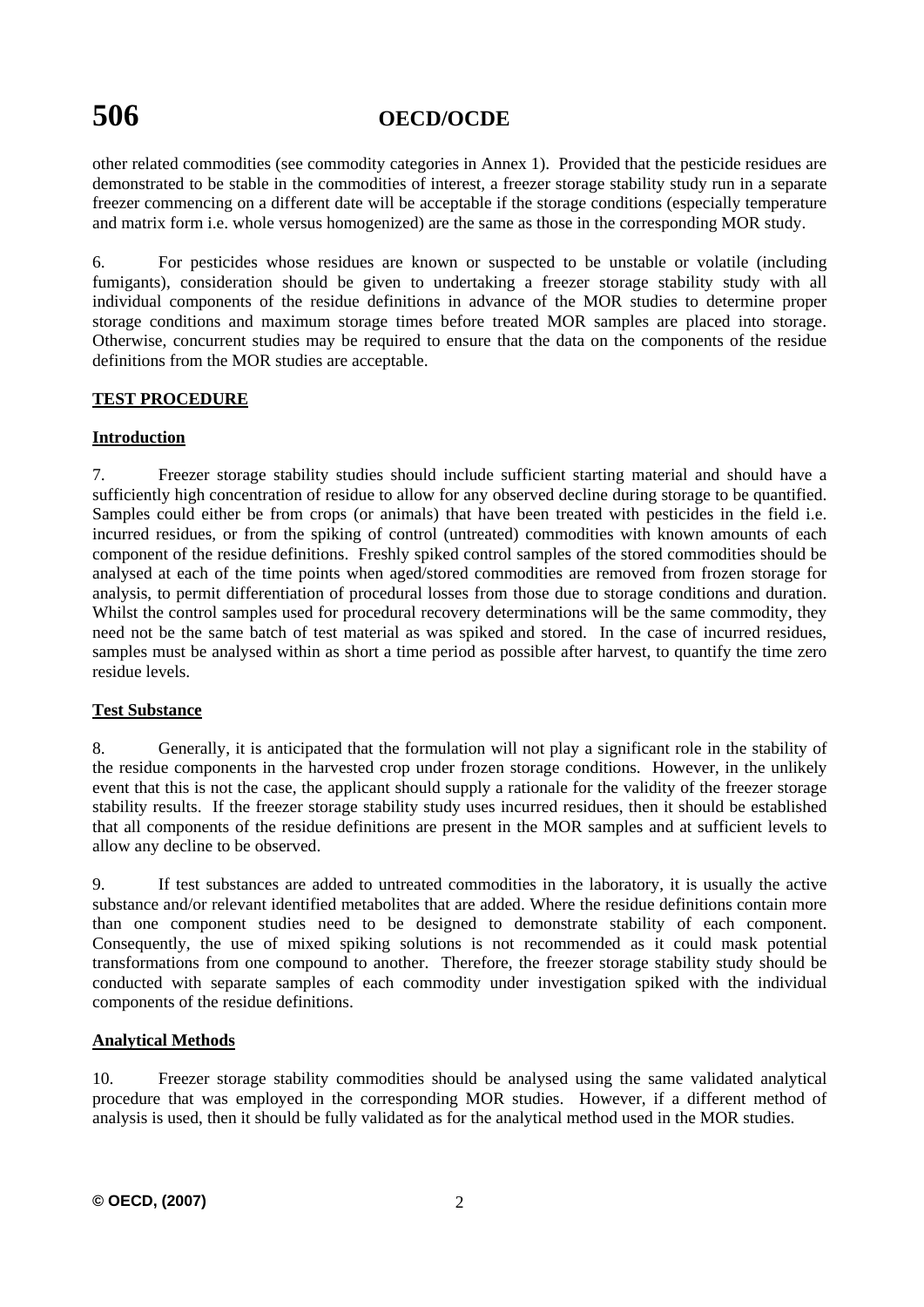11. Common moiety methods are unable to measure the stability of each of the individual components of the residue definitions. In addition, a common moiety method in some instances may also detect compounds containing the moiety but which are not included in the residue definitions. This can further mask the decline of residues, which may or may not occur. Consequently, common moiety methods should not normally be used in freezer storage stability studies. However, in exceptional circumstances and with justification, common moiety methods may be used. For example, when the MOR studies have used a common moiety method to quantify the residues, then this method may be used for the determination of the stability of residues during storage.

### **Spiking levels**

12. Samples should be spiked at 10x the limit of quantitation (LOQ) of the method for each analyte in order to adequately determine the stability of the residues under storage conditions. This will make it less likely that highly variable recoveries would prevent the determination of the stability of the residues. These are model studies and should be optimised for the demonstrated range of the analytical method. Spiking procedures should be undertaken in the same way as the spiking of the samples in the validation of the analytical methods e.g. for the recovery data. Where this is not possible, then a full rationale/ justification for the applicability of the data should be provided.

13. In instances where no detectable residues are found in field treated commodities, or residue levels are close to the analytical method's LOQ, spiked control commodities should be employed in the freezer storage stability studies rather than incurred residues.

### **Sample form**

14. It is preferred that the form of the commodity e.g. homogenate, coarse chop, whole commodity, extract, in a freezer storage stability study should be, as far as possible, the same as that in the corresponding MOR studies. In some cases the freezer storage stability study may need to reflect storage of more than one of the above forms. For example, if MOR trial samples are stored as homogenates for several months, extracted, and then these extracts stored for several weeks prior to final analysis, the freezer storage stability commodities should be handled in the same manner.

15. In some cases MOR samples are stored in a whole state, while the freezer storage stability samples are kept as homogenates in order to ensure that the samples can be spiked uniformly. Provided the residues are found to be stable, such studies will normally be accepted since the use of an homogenate in the freezer storage stability study is likely to represent a worse case versus the use of a whole commodity.

16. If the form of the commodities stored in the freezer stability storage stability study is not as extracts and so does not reflect the storage of analytical extracts of the MOR samples prior to final analysis, the whole study need not be repeated. It would be acceptable to spike extracts of untreated samples, hold them in storage for the same time and under the same conditions as the corresponding extracts in the MOR samples, and then analyse them to determine the stability of residues in the extract. To avoid this additional study, applicants are advised to routinely include the storage of extracts in their freezer storage stability studies unless their standard laboratory practice is to analyse extracts on the same day as they are obtained. Information on the stability of residues in extracts could also be obtained from other studies, e.g. method validation or metabolism studies.

### **Storage conditions**

17. It is recognised that MOR samples almost always require transport from the study site to the laboratory prior to placement into storage until residue analysis can be performed. Efforts should be made to keep samples as cold as possible during transport, e.g. packed with dry ice, and to keep the transport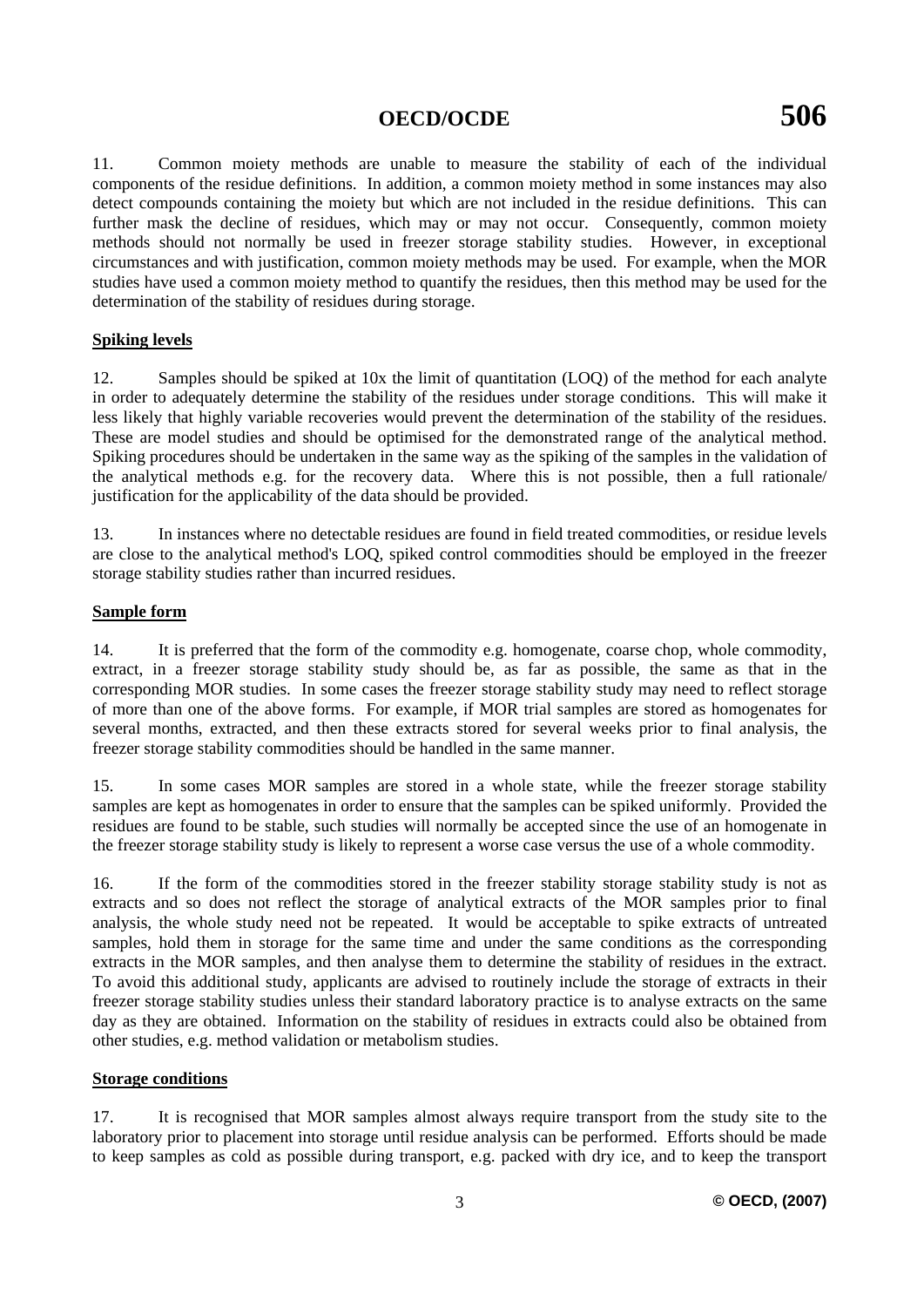period as short as possible. The freezer storage stability study should then simulate these conditions e.g. temperature used in the laboratory for storage of MOR samples prior to their analysis. Storage temperatures should be -18 <sup>º</sup> C or lower and commodities kept in the dark to eliminate the possibility of photochemical reactions. For pesticides with known instability, options to reduce this instability in the MOR samples can include storage at lower temperatures, or frozen storage of the extracts in solvent. Furthermore, samples from the MOR studies can be stabilised by the addition of acid or base during homogenisation or by cryogenic milling. Any of these additional steps should also be employed in the freezer storage stability study.

18. Storage conditions should be constantly monitored and recorded to demonstrate maintenance of acceptable storage temperatures. If the storage conditions vary significantly, e.g. due to loss of electrical power, full details should be provided and data from various time points in the study should be considered to determine if integrity of the study has been maintained.

19. As far as possible sample containers should be of the same design and of the same inert composition as in the MOR studies. However, if this is not possible, as long as the pesticide is not volatile, studies will not be rejected solely due to the use of different containers.

### **Frequency and duration of sampling**

20. It is advisable that at the beginning of the study adequate aliquots of each commodity should be stored in the freezer to enable sufficient time points to be analysed covering the storage period of the MOR samples. Additional reserve commodities are also recommended in case problems are encountered and repeat analysis is required, or if longer storage periods than anticipated are needed. In all cases, the sampling points should include zero-time to establish and check the residue levels present at the time samples are placed into storage. The minimum number of sampling times will vary depending upon the stability of the residues and the maximum length of the storage period for the MOR samples.

21. Applicants may choose to use just two sampling intervals:- time zero and for example 12 or 24 months. However, this is at the applicant's risk as a rate of decline can not be established and extrapolation beyond the window may not be possible and thus compromise the MOR studies. It is recommended where residues are considered to be stable, typical sampling intervals of 0, 1, 3, 6 and 12 months could be employed but may have to be extended if the MOR samples are stored for longer periods e.g. up to 2 years. In contrast, if relatively rapid decline of residues is suspected, sampling intervals such as 0, 2, 4, 8 and 16 weeks could be chosen. If there is no prior knowledge then the choice of intervals could be a combination of the above.

22. Duplicate samples of every commodity at each time point for all components of the residue definitions need to be analysed. However, if a significant difference (greater than 20%) exists between the results for the duplicate samples from the same time point, judgement should be applied and consideration given to analysing additional samples of the commodity from that time point. Replicate analysis of the individual samples is at the discretion of the applicant. Prior analysis of the commodity, before spiking, is advisable to reveal any interference from other substances or from contamination with the test substances and consequently, in some circumstances, the need to repeat the study.

23. The applicant should ensure that all MOR samples are analysed within the time period for which freezer storage stability for all components of the residue definitions has been demonstrated. However, where this is not the case, it does not necessarily compromise the use of the MOR data. In exceptional cases, extrapolation to time points not covered by the storage intervals may be possible where there is no observable decline. However, the extent of any extrapolation should be discussed with a regulatory authority on a case by case basis.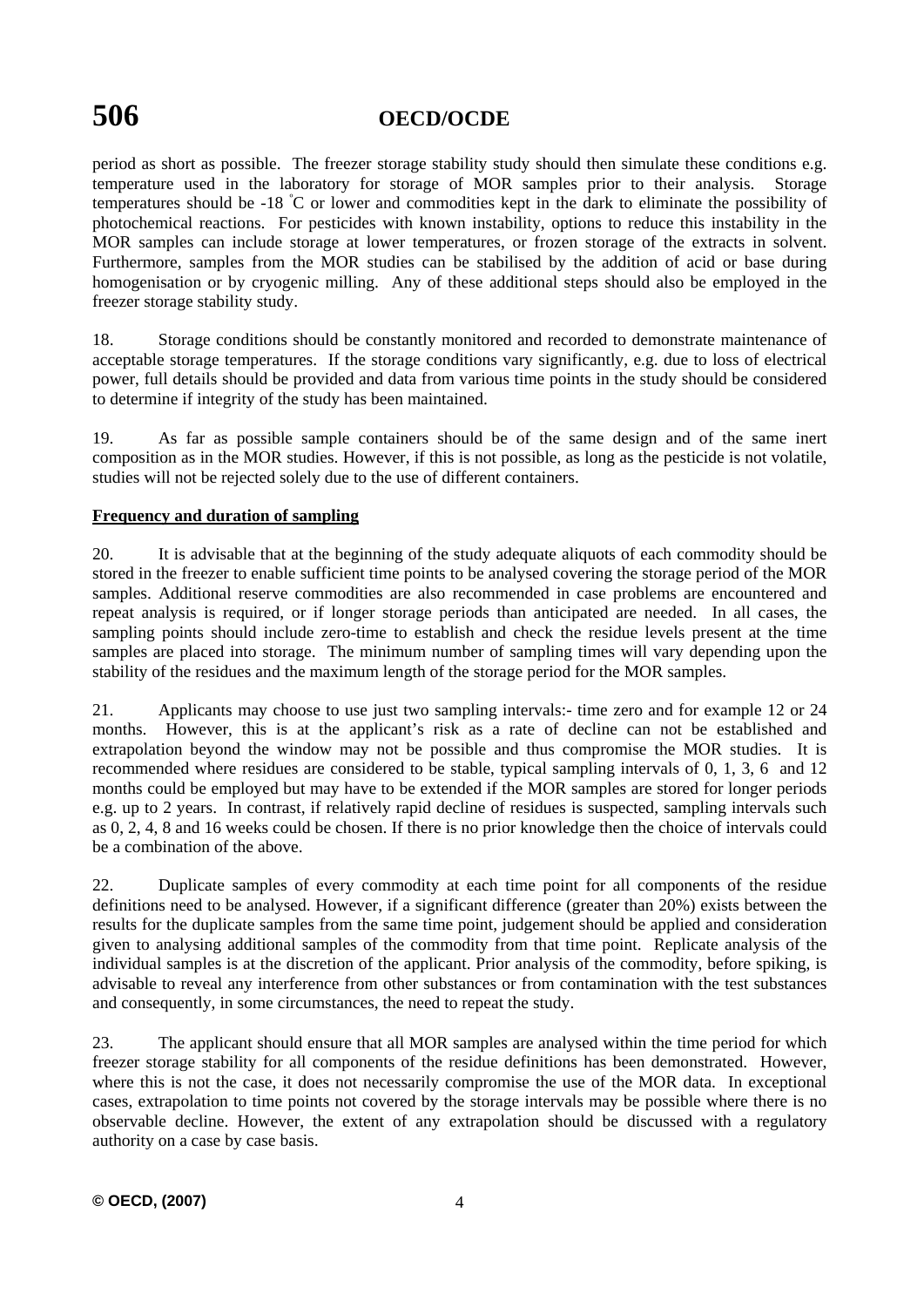### **CROP COMMODITIES TO BE ANALYSED**

24. In the case of studies involving crop commodities, the principles of extrapolation between commodities within specific commodity categories is recommended and the commodity categories are as follows: commodities with high water content; commodities with high acid content; commodities with high oil content; commodities with high protein content; and commodities with high starch content. It is recognised that some commodities can fit into more than one category, but as these are model studies, such commodities have been assigned to the most representative category.

25. If residues are shown to be stable in all commodities studied, a study on one commodity from each of the five commodity categories is acceptable. In such cases, residues in all other commodities (see Annex 1) would be assumed to be stable for the same duration of time under the same storage conditions.

26. If uses are sought in just one of the five commodity categories, then residue freezer storage stability data beyond one representative commodity in that category will be needed (with the exception of the high protein category, which has only one commodity type with respect to this guideline). A study on commodities in the corresponding category is conducted in accordance with the following:

### High water content category:

If the stability of test substance in three diverse commodities in this category is confirmed, further examination with other crops that belong to this category is unnecessary.

### High oil content category:

If the stability of test substance in two diverse commodities in this category is confirmed, further examination with other crops that belong to this category is unnecessary.

### High protein content category:

If the stability of test substance in dry legume / pulses is confirmed, further examination with other commodities that belong to this category is unnecessary.

### High starch content category:

If the stability of test substance in two diverse commodities in this category is confirmed, further examination with other commodities that belong to this category is unnecessary.

### High acid content category:

If the stability of test substance in two diverse commodities in this category is confirmed, further examination with other commodities that belong to this category is unnecessary.

27. If there is no observed decline of residues across the range of the five different commodity categories then specific freezer storage stability data for processed foods will not be needed. However, if instability is shown after a certain length of storage, the applicant should ensure that any commodities (RAC or processed commodity) are analysed within the demonstrated time period for stable storage.

28. The guidance on representative commodities is directed toward a pesticide that will be applied to all commodity categories. Many pesticides are applied to only a portion of these categories. When use in two or more categories is sought, but residue freezer storage stability data have not been generated on all five categories, the necessary number of representative commodities will depend on the combination of categories and how many crops in each category are to be treated with the pesticide. It is not possible to provide guidance for all the possible combinations of commodities that might be treated. Applicants will need to use judgment as to which representative commodities to use for freezer storage stability studies. One example will be presented here. In the case of a pesticide to be applied to only tree nuts (belonging to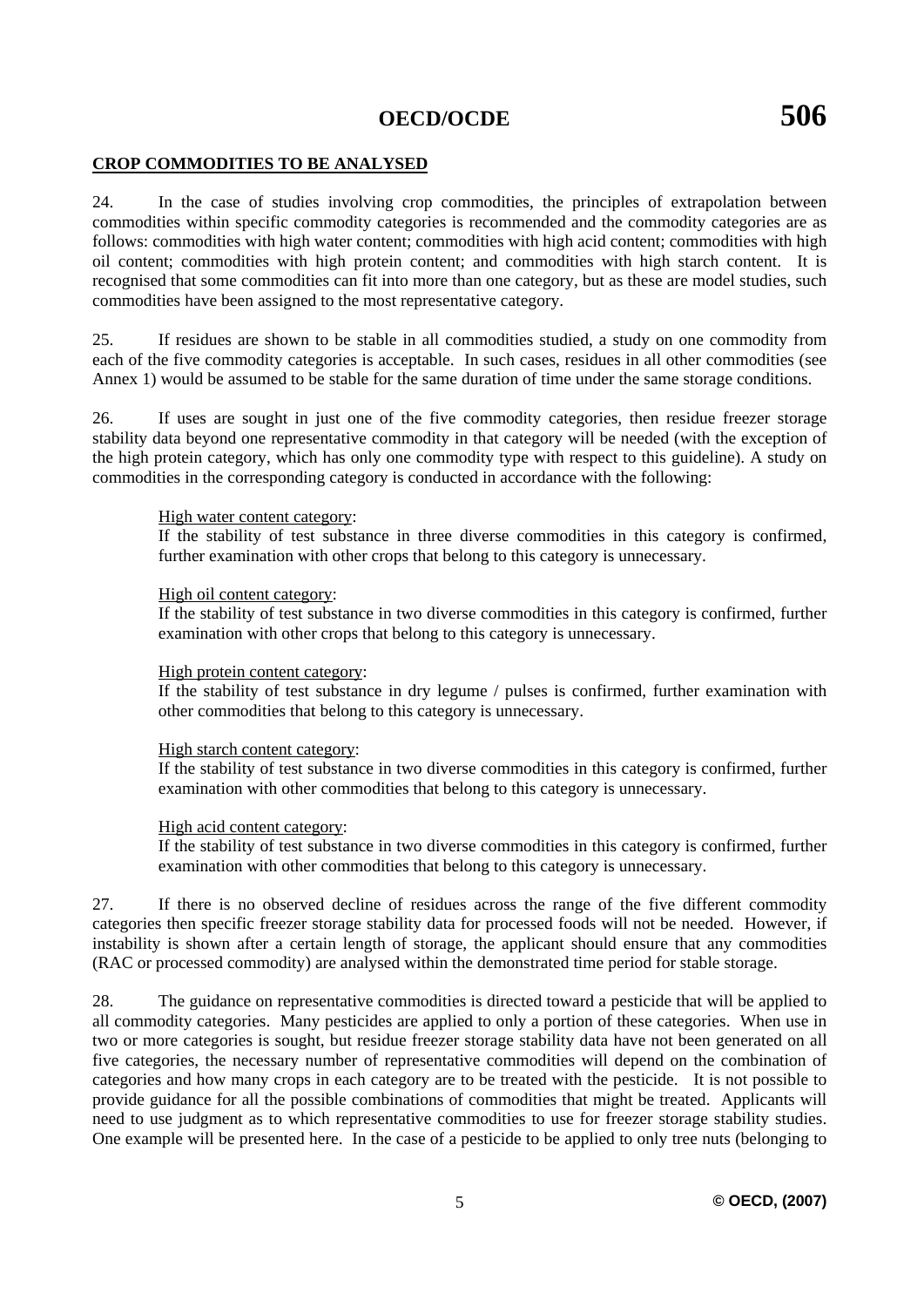high oil category) and stone fruit (belonging to high water category), freezer storage stability data should be provided on at least one tree nut commodity e.g. walnut, almond and one stone fruit commodity e.g. peach, cherry. If the use of this pesticide were to be expanded later to other high water crops such as leafy vegetables and cucurbits, storage stability data would be needed on these two commodity types consistent with the need for data on three diverse commodities in this category. Thus, freezer storage stability for all commodities in the high water category would be demonstrated.

29. Where freezer storage stability studies are available for representative commodities in each of the five categories, then this will cover the crops containing more than one commodity (for example, cereal crops contain grain, straw and forage). However, if cereal use is the only use supported then data using both grain and forage (to represent the high starch and high water content aspect of the crop) should be covered.

30. Commodities used for the freezer storage stability study could also be obtained from metabolism studies using radiolabelled material. In this case, the residues, according to the residue definitions, should be determined after extraction using the extraction procedure described in the residue analytical method that was employed in the MOR studies or another validated method, coupled with an appropriate radio chemical detection technique for the analyte(s) of interest. In other words, the freezer storage stability data should not be based on simply counting total radioactivity. (NOTE: The discussion in this paragraph is not referring to the residue freezer storage stability data needed to support a metabolism study which is covered elsewhere).

## **ANIMAL COMMODITIES TO BE ANALYSED**

31. In the case of studies involving animal commodities e.g. livestock feeding or dermal treatment studies, the following should be chosen depending on the animal:

- muscle e.g. cattle and/or poultry
- liver e.g. cattle and/or poultry
- milk
- eggs

32. If residues are shown to be stable in all animal commodities studied, a study with each of the above animal commodities is acceptable. In such cases, the residues in all other animal commodities would be assumed to be stable for the same duration of time under the same storage conditions. Applicants should ensure that all MOR samples in animal commodities are analysed within the shortest period for which stability has been shown in the above animal commodities.

### **FURTHER DATA CONSIDERATIONS**

33. During freezer storage stability studies freshly spiked control samples should be analysed at each of the time points when aged/stored freezer storage stability samples are removed from storage for analysis in order to demonstrate good analytical procedural recovery at the time of analysis. This will allow appropriate interpretation with regard to possible residue decline in case analytical recoveries are variable across the different time intervals. As such, if procedural recoveries are close to 100%, but stored commodities give low recoveries, then this would suggest decline on storage. However, if recoveries for both stored commodities and procedural recoveries are similar and both low then this suggests that there may not be a decline on storage.

34. Data from the freezer storage stability study indicating a limited decline does not necessarily compromise the use of the MOR data. It is not appropriate to place a limit of decline and state whether this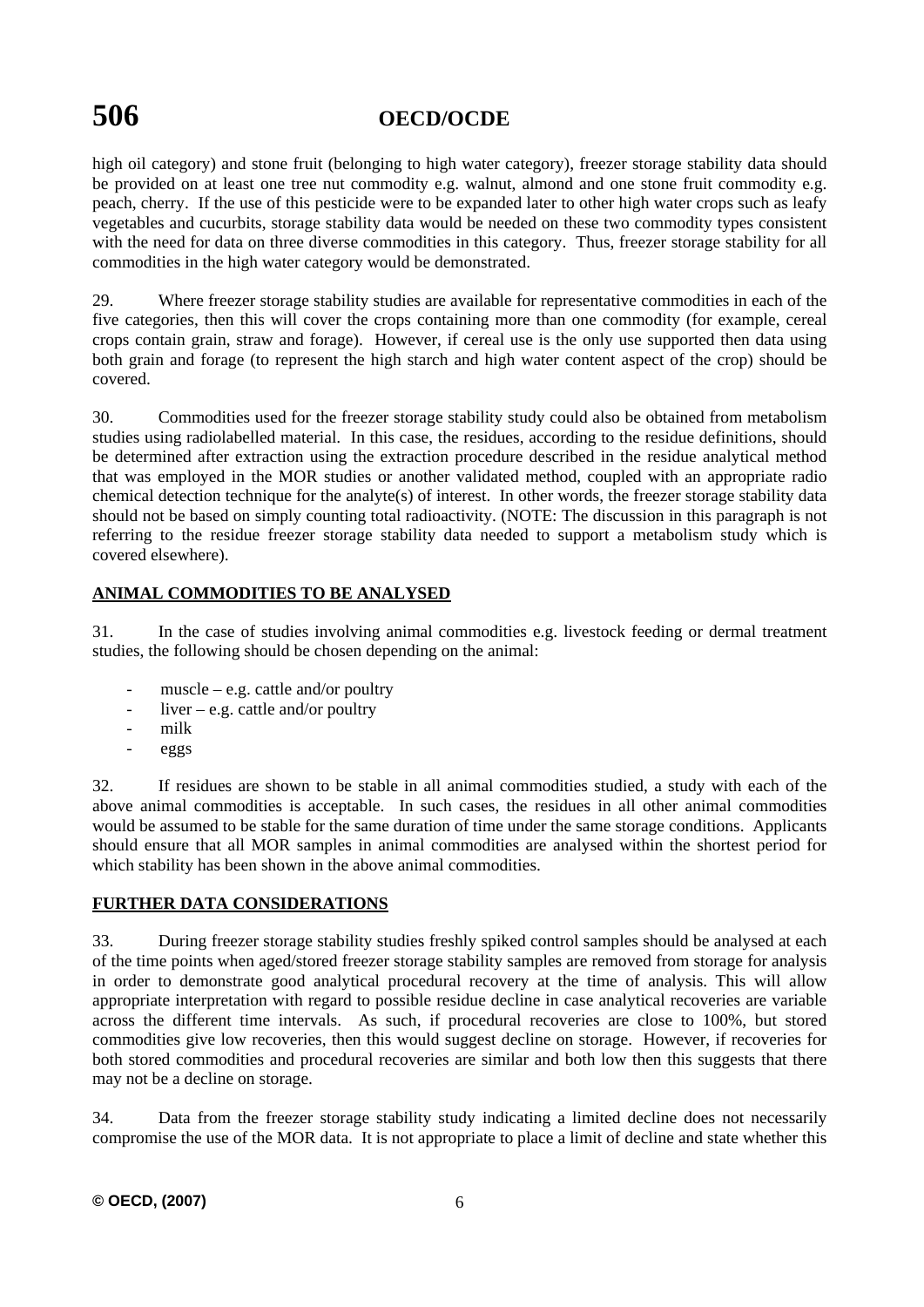is acceptable or not. Any suggested decline and significance of such will be dependent upon a number of factors which can include: the rate of decline and whether a plateau is reached (equilibrium); the risk assessment; the variability of procedural recoveries as well as how close the tested commodities in the freezer storage stability studies are to the crop used in the MOR trials. Overall, acceptability of studies will be considered on a case-by-case basis taking into account the above factors.

35. In the case of measurable decline in residues, provided sufficient data points are available to construct a suitable graph, the principle of interpolation could be applied to determine the decline at any point in time. Any decline should take into account the uncorrected residues in stored commodities and procedural recoveries. If a decline is still indicated, then the applicant should ensure that all MOR samples are analysed within the time window for which the period of stability of the residues of interest has been demonstrated in the commodity.

### **CONSIDERATIONS FOR DATA REPORTING**

36. Reports on freezer storage stability studies should include a detailed description of the commodities that were stored (whether raw or processed); the test compound(s); the experimental design and storage conditions e.g., freezer temperature, length of storage, type of containers, residue method(s) and instrumentation; freezer storage stability results and reporting of the data; statistical analysis; and quality control measures/precautions taken to ensure the validity of these operations, including the dates for each step above. It is important for applicants to describe how MOR samples are prepared e.g. coarsely chopped, homogenized, water or buffer added before being placed in storage.

37. The values for individual commodity recoveries, as opposed to just reporting a mean, should be reported for all commodities and procedural recoveries in cases where multiple commodities have been analysed at a given time point. Results should be presented as absolute values in mg/kg and not adjusted by recovery, as well as % of nominal spike value. Individual procedural recoveries as well as the mean should also be given for all samples including the first one at time zero. The time zero sample is the same as the initial procedural recovery. A suggested tabular format for reporting the results plus an example table with some additional observational notes can be found in Annex 2.

### **Materials**

- (i) Test substance
	- (A) If spiking of commodities was used, describe the test substance(s) (chemical/ common/ experimental/CAS names), including the determination/check of the purity of the test compounds (all components of the residue definitions) and preparation of standard solutions. Provide certificates of analysis.
	- (B) If incurred residue samples were used, confirm the presence and the amount of all components of the residue definitions in the sample at "zero-time" (defined as the beginning of the freezer storage stability testing). First analysis for samples with incurred residues should be carried out as soon after harvest as possible.
	- (C) Any and all additional information the applicant considers appropriate and relevant to provide a complete and thorough description and identification of the test substances used in freezer storage stability testing.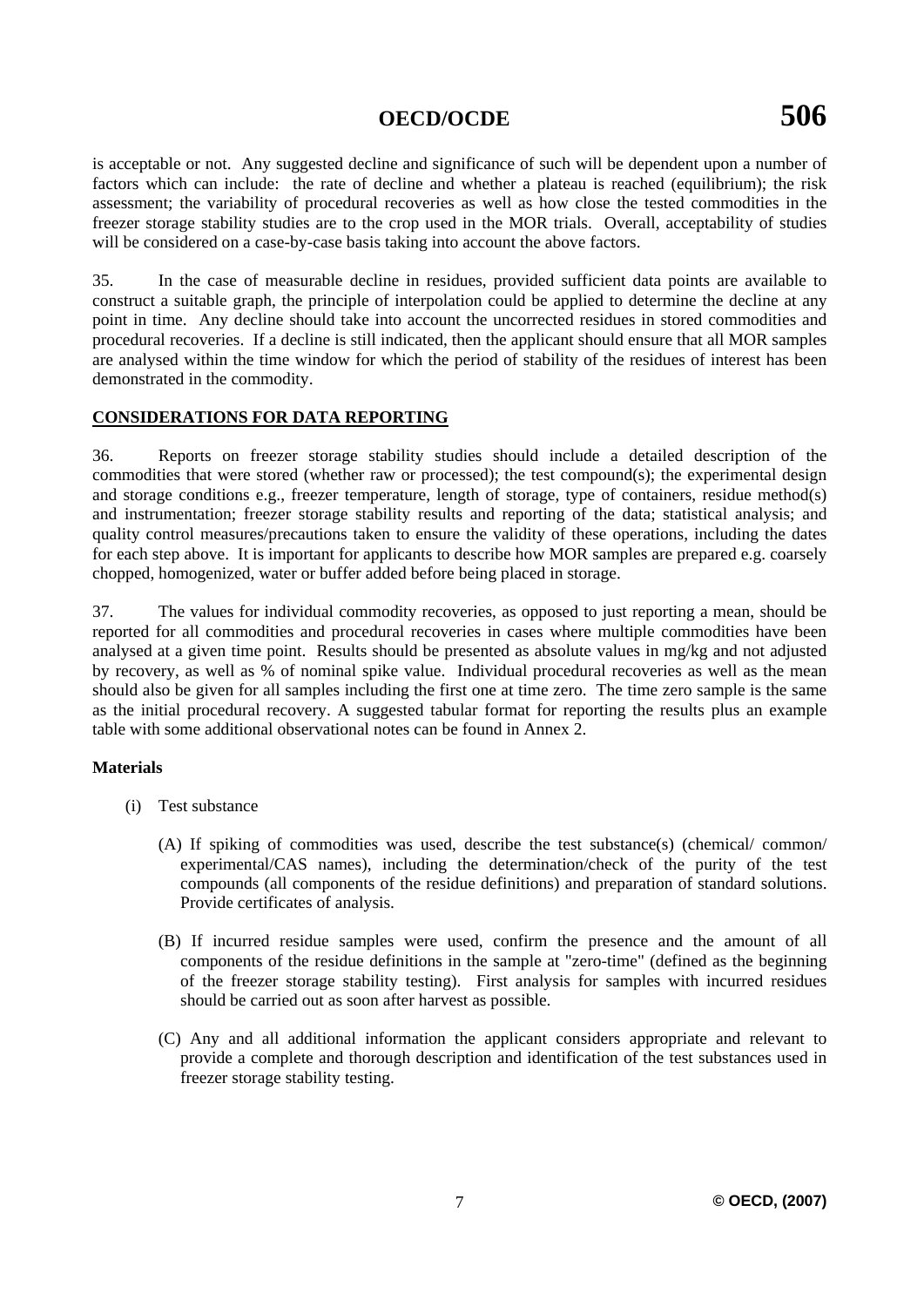- (ii) Test commodity
	- (A) Identification of the individual commodities to include crop, type, variety, botanical name where available.
	- (B) The development stages, general condition e.g. immature/mature, green/ripe, fresh/dry, and sizes of the commodities.
	- (C) Describe the sampling procedure used for all commodities prior to freezer storage stability testing and for all time intervals e.g. trimming, cleaning, or other means of residue removal, compositing, sub sampling, chopping, and extraction.
	- (D) For incurred samples, describe source of MOR samples, field trial identification number, control or incurred residue sample, coding and labelling information etc. These should be the same as, or cross-referenced to, the sample coding/labelling assigned at harvest.
	- (E) Any and all additional information the applicant considers appropriate and relevant to provide a complete and thorough description of the commodities.

### **Methods**

- (iii) Experimental design e.g. number of test commodities, number of test substances, number and magnitude of test levels, number of replicate samples per test compound per test level, number of sampling intervals.
- (iv) Test procedures
	- (A) Spiking procedure, if used: Detail the manner in which the test compound(s) was/were introduced to the test substrates.
	- (B) Storage conditions: Temperature, lighting, container types/size, commodity form (extract/macerate/etc.), sample sizes/weight(s), duration, etc. should be provided.
	- (C) Sampling: Describe the sampling procedure at zero-time and at regular intervals thereafter.
	- (D) Dates of sample preparation (maceration/extraction/etc.), "spiking" or determining the type/amount of incurred residue (zero-time), periodic sampling intervals, end of freezer storage, and residue analyses should be provided.
	- (E) Methods of residue analysis: The following data/information should be included within the freezer storage stability report or the full details/report of the analytical method should be included as an appendix to the freezer storage stability report.
		- (1) Title/designation/date and source of the analytical method should be submitted. If the method used in the freezer storage stability study is the same as used in the MOR studies, then a cross reference to elsewhere in the submission will suffice.
		- (2) Discuss any deviations in reagents, procedures, instrumentation, operating parameters, etc., from the analytical methods used for residue analysis of field trial samples or processed commodities.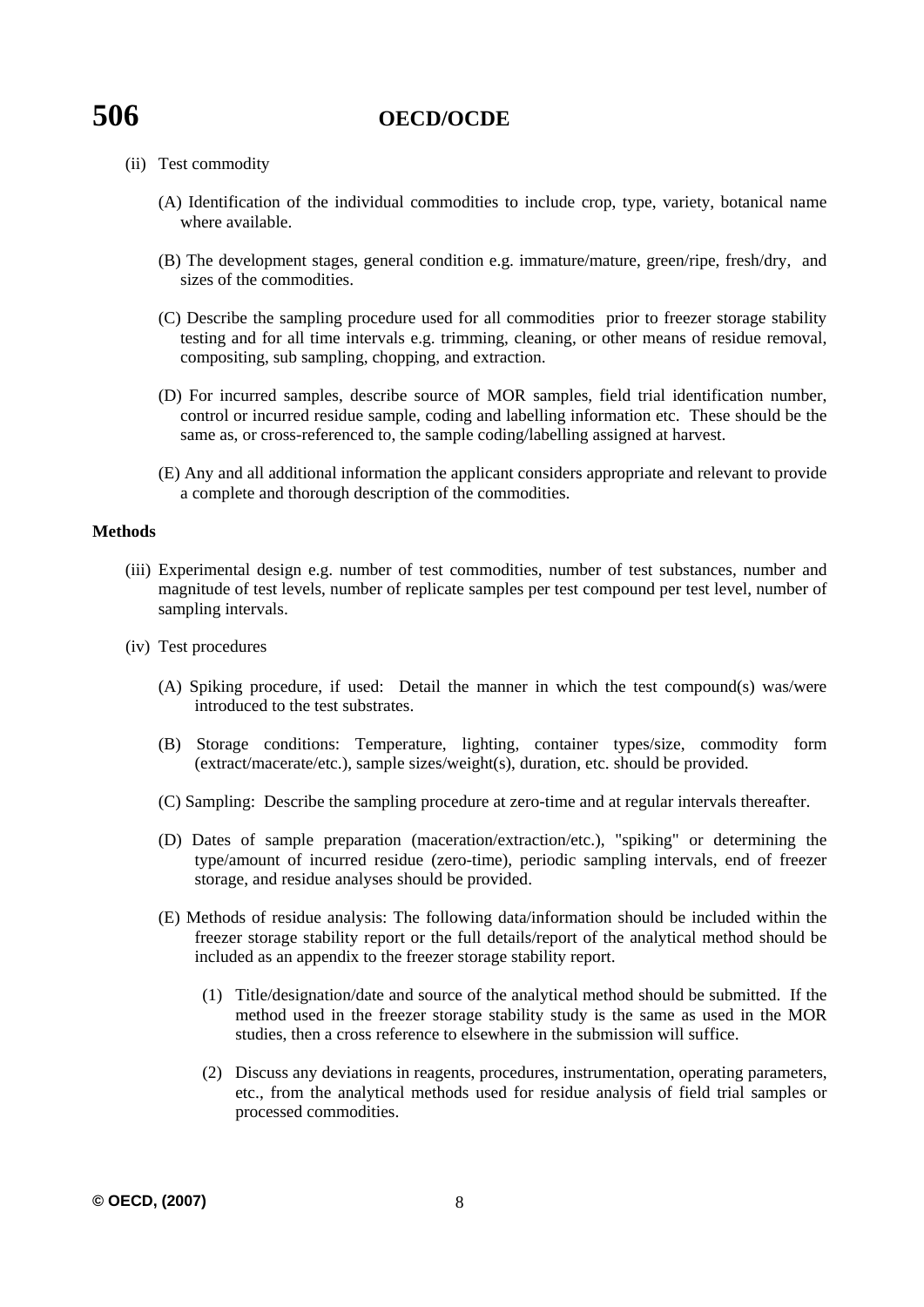- (3) Detail the principles and stepwise procedures including extraction, clean-up, derivatisation, determination, as well as any modifications made, chemical species determined, confirmatory techniques used, etc.
- (4) Instrumentation and operating parameters such as make/model, type/specificity of detectors, columns (packing materials, size), carrier gases, flow rates, temperatures, voltage, limit of quantitation and sensitivity, calibration procedures, etc. should be provided.
- (5) Reagents or procedural steps requiring special precautions to avoid safety or health hazards should be explained.
- (6) Procedures for calculating residue levels and percent recoveries should be reported.
- (7) Any other additional information the applicant considers appropriate and relevant to provide a thorough description of the analytical methodology and the means of calculating the residue results should be provided.

### **Results/Discussion**

- (v) Residue results: Raw data, details of any necessary dilutions, peak heights/areas, procedural recoveries (%), formula(e)/standard curves used, sample residue levels (mg/kg), recovery, percent decline related to zero day (if observed) vs. length of storage, appropriateness of length of freezer storage stability study, etc. should be provided.
- (vi) Statistical treatments: Describe tests applied to the raw data.
- (vii) Other: Any additional information the applicant considers appropriate and relevant to provide a complete and thorough description of the results should be provided.

### **Conclusion**

(viii) Discuss conclusions that may be drawn regarding the stability of the test compound(s) in the test commodities as a function of storage time, and the use of the data for interpolation and extrapolation purposes.

### **Certification**

- (ix) Certification of authenticity by the Study Director (including signature, typed name, title, affiliation, address, telephone number, date) should be provided.
- (x) GLP compliance statement by designated official (including signature, typed name, title, affiliation, address, telephone number and date) should be provided.

### **Tables/Figures**

- (xi) Tables of data from freezer storage stability testing and a summary table of residue levels in stored samples as a function of commodity and storage time should be submitted.
- (xii) Relevant graphs, figures, flowcharts, etc. should be included.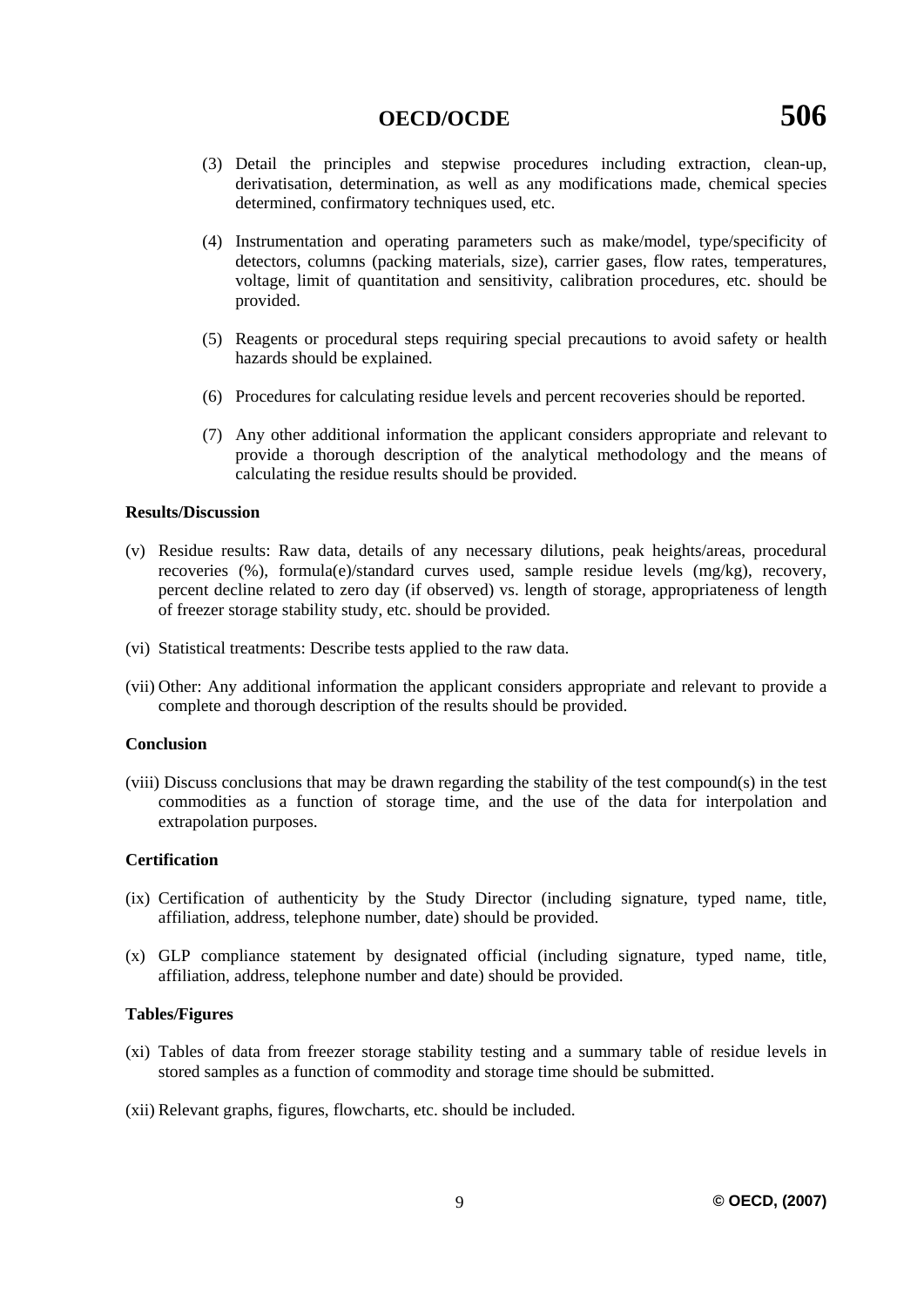### **Appendices**

- (xiii) Representative chromatograms should be provided.
- (xiv) Reprints of methods and other studies cited unless physically located elsewhere in the overall data submission, in which case cross-referencing will suffice, should be submitted.
- (xv) Other: Include any relevant material not fitting in any of the other sections of this report.

### **LITERATURE**

- (1) U.S. Environmental Protection Agency. (1996). OPPTS 860.1380 ,1996, Residue Chemistry.
- (2) EU (1997).Guidance document Appendix H Storage Stability of Residues Samples 7032/VI/95 rev.5 22/7/97.
- (3) United Nations Food and Agricultural Organization (FAO).(1994). Stability of Pesticide Residues in Stored Analytical Samples. 1994 draft prepared by Codex Committee on Pesticide Residues Working Group on Methods of Analysis and Sampling.
- (4) United Nations Food and Agricultural Organization (FAO) (1986). Guidelines on Pesticide ResidueTrials to Provide Data for the Registration of Pesticides and the Establishment of Maximum Residue Limits - Part 1 – Crops and Crop Products.
- (5) Canadian Pest Management Regulatory Agency. (1998). Regulatory Directive 98-02. Residue Chemistry Guidelines.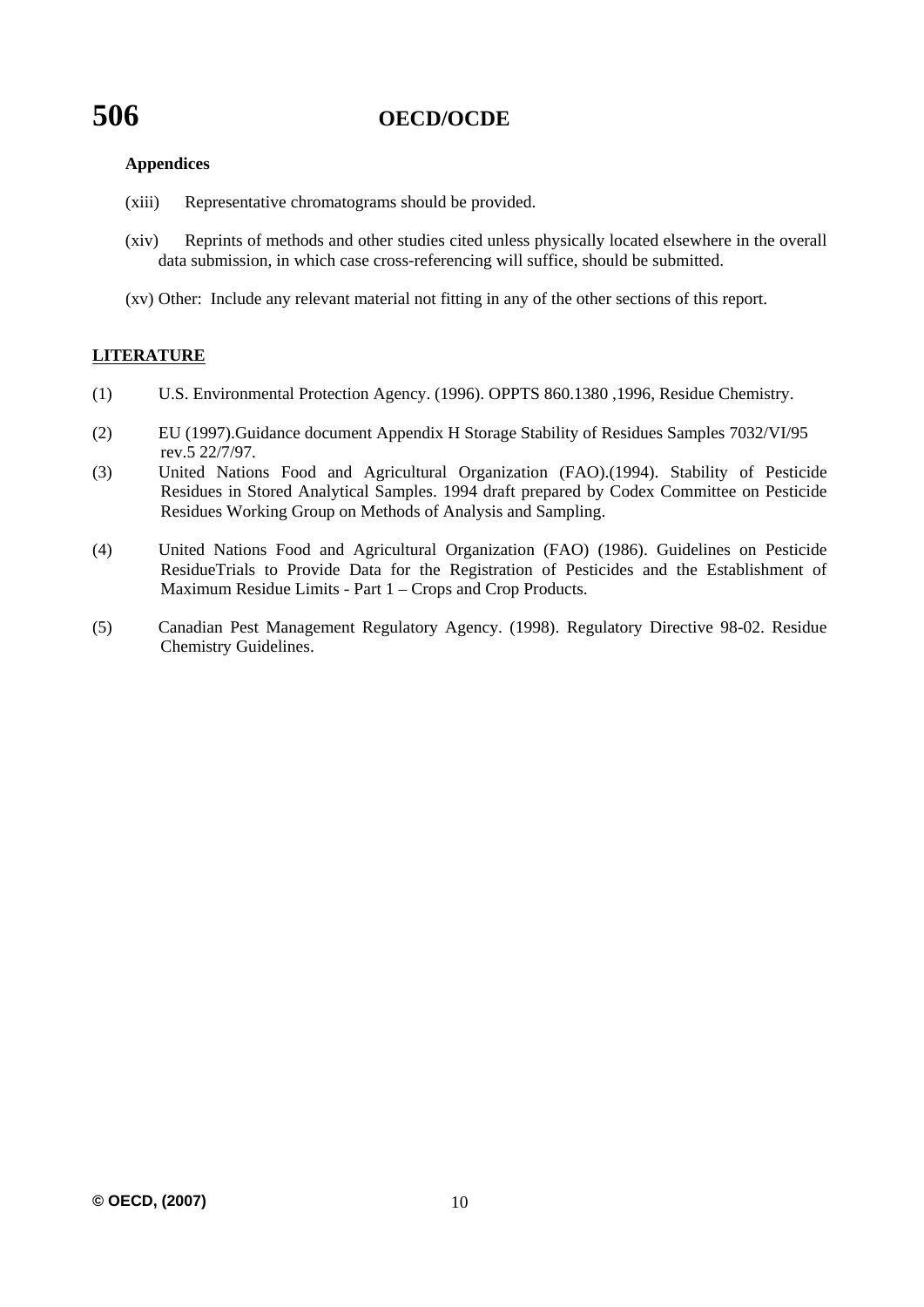### **ANNEX 1**

### **Commodity Categories for Purposes of Stability of Pesticide Residues in Stored Crop Commodities**

When choosing representative commodities for study to extrapolate to other commodities within the same category, it will be necessary to exercise judgement, e.g. it would be inappropriate to select spices or hops alone to study to be representative of a range of oil content commodities.

| <b>Commodity Categories</b> | <b>Commodities included</b>         | <b>Typical representative commodities</b>        |
|-----------------------------|-------------------------------------|--------------------------------------------------|
|                             | in this category                    |                                                  |
| High water content          | Pome fruit                          | Apples, pears                                    |
|                             | Stone fruit                         | Apricots, cherries, peaches                      |
|                             | <b>Bulb</b> vegetables              | <b>Bulb</b> onion                                |
|                             | Fruiting vegetables/cucurbits       | Tomatoes, peppers, cucumber, melon               |
|                             | Brassica vegetables                 | Cauliflower, Brussels sprout, cabbage            |
|                             | Leafy vegetables and fresh herbs    | Lettuce, spinach                                 |
|                             | Stem and stalk vegetables           | Leek, celery, asparagus                          |
|                             | Forage/fodder crops                 | Wheat and barley forage, alfalfa,                |
|                             | Fresh legume vegetables             | Fresh peas with pods, petit pois, mange tout,    |
|                             |                                     | broad bean, runner bean, dwarf French bean       |
|                             | Leaves of root and tuber vegetables | Sugar beet and fodder beet tops                  |
|                             | Sugar cane                          |                                                  |
|                             | Fresh green tea                     |                                                  |
|                             | Fungi                               |                                                  |
| High oil content            | Tree nuts                           | Walnut, hazelnut, chestnut                       |
|                             | <b>Oilseeds</b>                     | Oilseed rape, sunflower, cotton, soybean, peanut |
|                             | Olives                              |                                                  |
|                             | Avocados                            |                                                  |
|                             | Hops                                |                                                  |
|                             | Cacao beans                         |                                                  |
|                             | Coffee beans                        |                                                  |
|                             | Spices                              |                                                  |
| High protein content        | Dry legume vegetables/Pulses        | Field bean, dried broad bean, dried haricot bean |
|                             |                                     | (yellow, white/navy, brown, speckled)            |
| High starch content         | Cereal grain                        | Wheat, rye, barley and oat grain                 |
|                             | Roots of root and tuber vegetables  | Sugar beet and fodder beet roots, carrot         |
|                             | Starchy root crops                  | Potato, sweet potato                             |
| High acid content           | Citrus fruit                        | Lemon, mandarin, tangerine, orange               |
|                             | <b>Berries</b>                      | Strawberry, blueberry, raspberry                 |
|                             | Currants                            | Black currant, red currant, white currant        |
|                             | Grapes                              |                                                  |
|                             | Kiwifruit                           |                                                  |
|                             | Pineapple                           |                                                  |
|                             | Rhubarb                             |                                                  |

**IMPORTANT NOTE:** The above list of commodities is not a comprehensive list of commodities/ matrices and other commodities may be used. Applicants should consult regulatory authorities for advice on the use of other commodities.